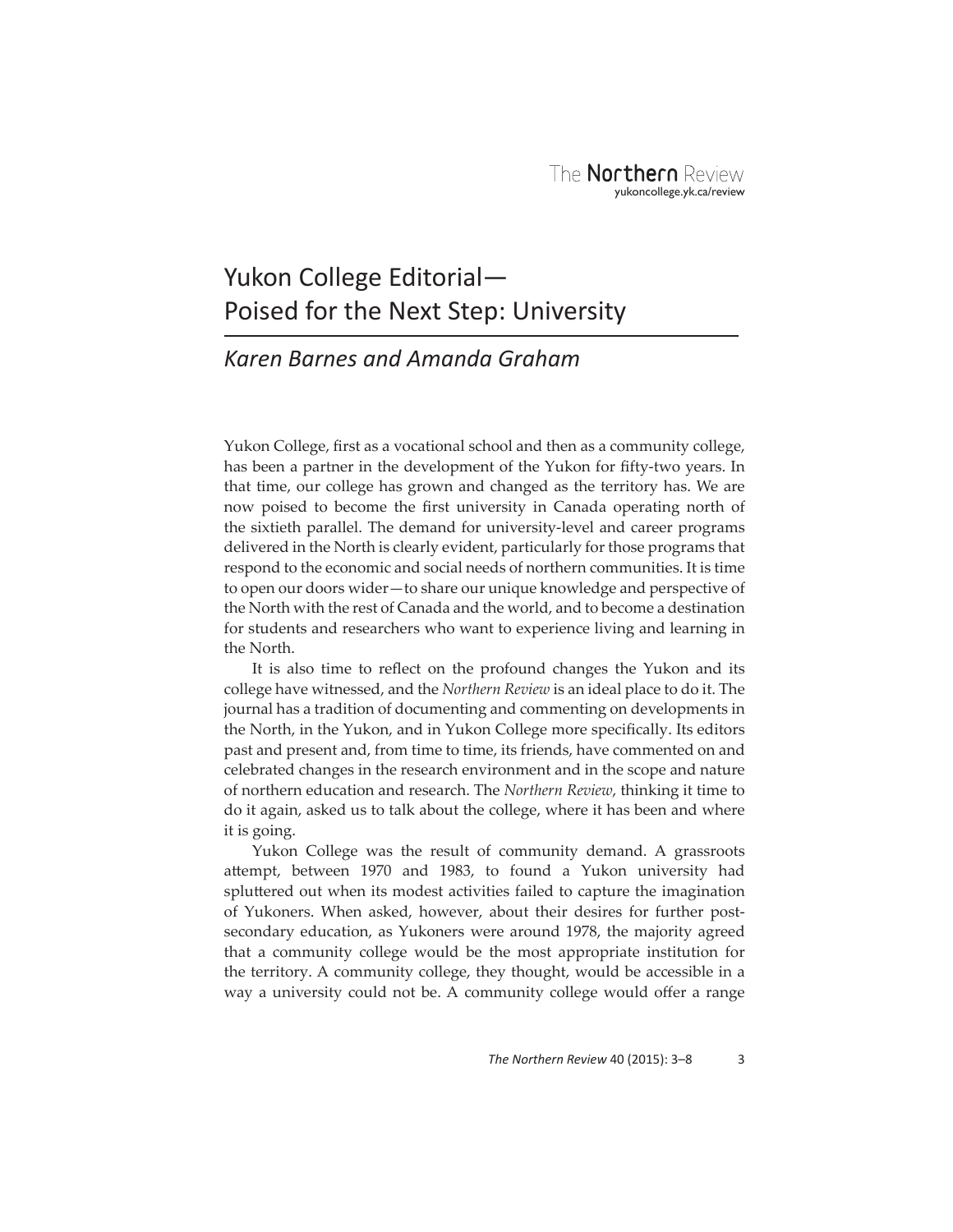of programs that would put people on their feet and into jobs and into business. The community college also would not overlook those who needed the basics. Best of all, people would not have to travel to southern Canada for further training. It would be the Yukon's own institution.

So in 1983, after twenty years of service to students across the territory, the Yukon Vocational and Technical Training Centre was expanded with the addition of a University of British Columbia university-transfer program that originated as the Yukon Teacher Education Program. The merger was marked officially by the formal recasting of the training centre as a community college. It was an exciting advance.

Yukon College in 1983, at the point of transition, was understood to be an institution-in-formation. Its basic features were copied from community colleges across the Canadian West which, unlike those in Ontario for example, offered junior undergraduate university-transfer courses and programs. Yukon College, based as it was on the vocational centre, began life as a government program housed in the Advanced Education division of the Yukon government's department of education. That was not intended to be permanent. From its inception, there was a goal, if not an actual plan, for institutional autonomy. The government ran the college only until 1990. Then, on January 1, the Yukon College Board of Governors took charge of an institution that now had complete control over programming, academic quality, and staff and faculty hiring. In most respects, it was answerable only to the community it served. It would stand or fall on its own. A succession of college presidents, most from out of the territory, had their work cut out for them.

Service to Yukoners and to the Yukon has been the work of the college from the start and most certainly from the first day of its independent existence. One of the challenges for the college has been to grow and develop alongside the territory. The college has been a partner in the construction of a territory its residents want. The training centre literally built parts of the territory, including roads, houses, and public buildings. The college has built buildings, plumbed and electrified houses, fixed cars and trucks, and, more and more, provided the people who open the businesses, run the communities, account for the spending, govern the territories, manage the resources, develop the new products, and ask the hard and important questions. In the mid-1990s, the government of the day built the territory a "house of learning" on a hill overlooking Whitehorse, as a sign, and perhaps even a symbol, of the institution's promise and its future contributions. When the doors opened at the Ayamdigut campus in the fall of 1988, Yukon College was in a position to take on the future alongside the citizens of the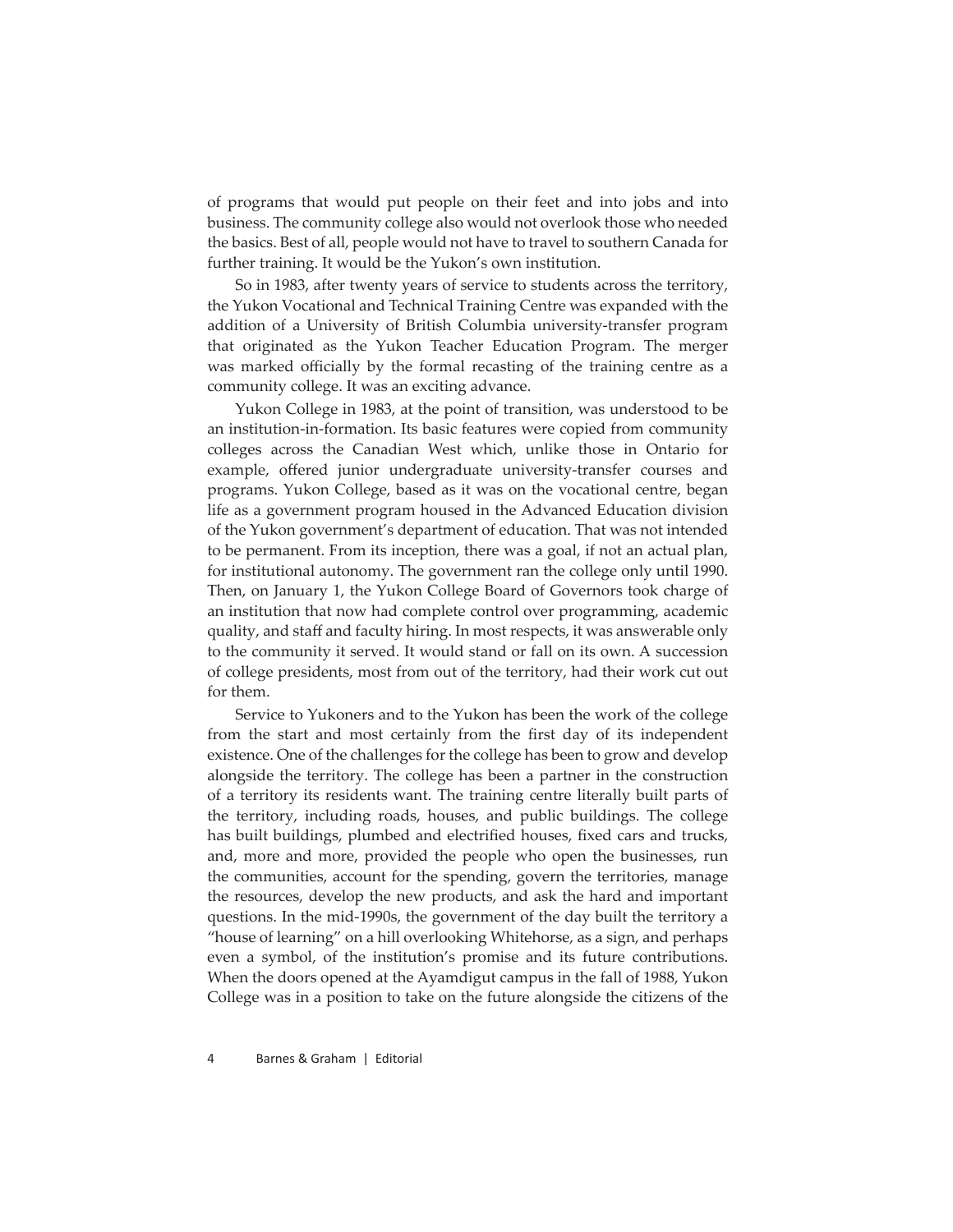Yukon and, soon enough, the citizens of a growing number of self-governing First Nations.

In 2015, it often seems that outsiders, those who are not Yukon College staff or students, continue to believe that the college has stayed pretty much the same for the past decade or two, and that our capacity for growth is limited to responding to the needs of a small segment of the Yukon's population and economy. Yet our growth can also be illustrated with numbers that offer a snapshot of where the college is today in terms of infrastructure, student body, and capacity. In 2015, twenty-seven years after the Yukon Legislative Assembly passed an amended *Yukon College Act* which established the college as a separate institution operating within the same legislative structure as other board-governed colleges in Canada—the college has grown to become a thriving, broad based, and comprehensive post-secondary institution.

A look at the student enrolment in Yukon College programs demonstrates an apparently unending appetite by Yukoners to acquire their higher education at home. Twenty-seven years ago, there were very few university-level programs offered at the college. Today, 44% of our 1,211 students (2014-15 data) are enrolled in programs or courses that either transfer to southern universities, or allow degree completion here. The four academic years between 2011-12 and 2014-15 have shown the following ranges in our enrolment mix:

- 3%–5% in pre-apprenticeship trades;
- 18%–28% in career and technical programs;
- 23%–28% in academic and skills development; and
- 42%–54% in university-level programming.

What recent enrolment numbers seem to indicate is that, although the college continues to attract students to a wide array of career programs, almost half of our students seem most interested in programs leading to a degree.

In a recent survey of students attending high school in the Yukon, 46% of Yukon youth aspired to a university degree, including 27% wanting a bachelor's degree, and 19% a graduate degree (*2012 High School Exit Survey Report*, Yukon Bureau of Statistics, October 2012). When we asked Yukon College students a similar question in a 2013-14 survey, the university interest was even higher: 64% aspired to a degree, including 29% aiming for a bachelor's, and 35% for a graduate degree. We have not yet done the further study to determine if our current student body is comprised of individuals who, had they been required to leave the Yukon to complete their studies, might not have done so at all. From post-secondary education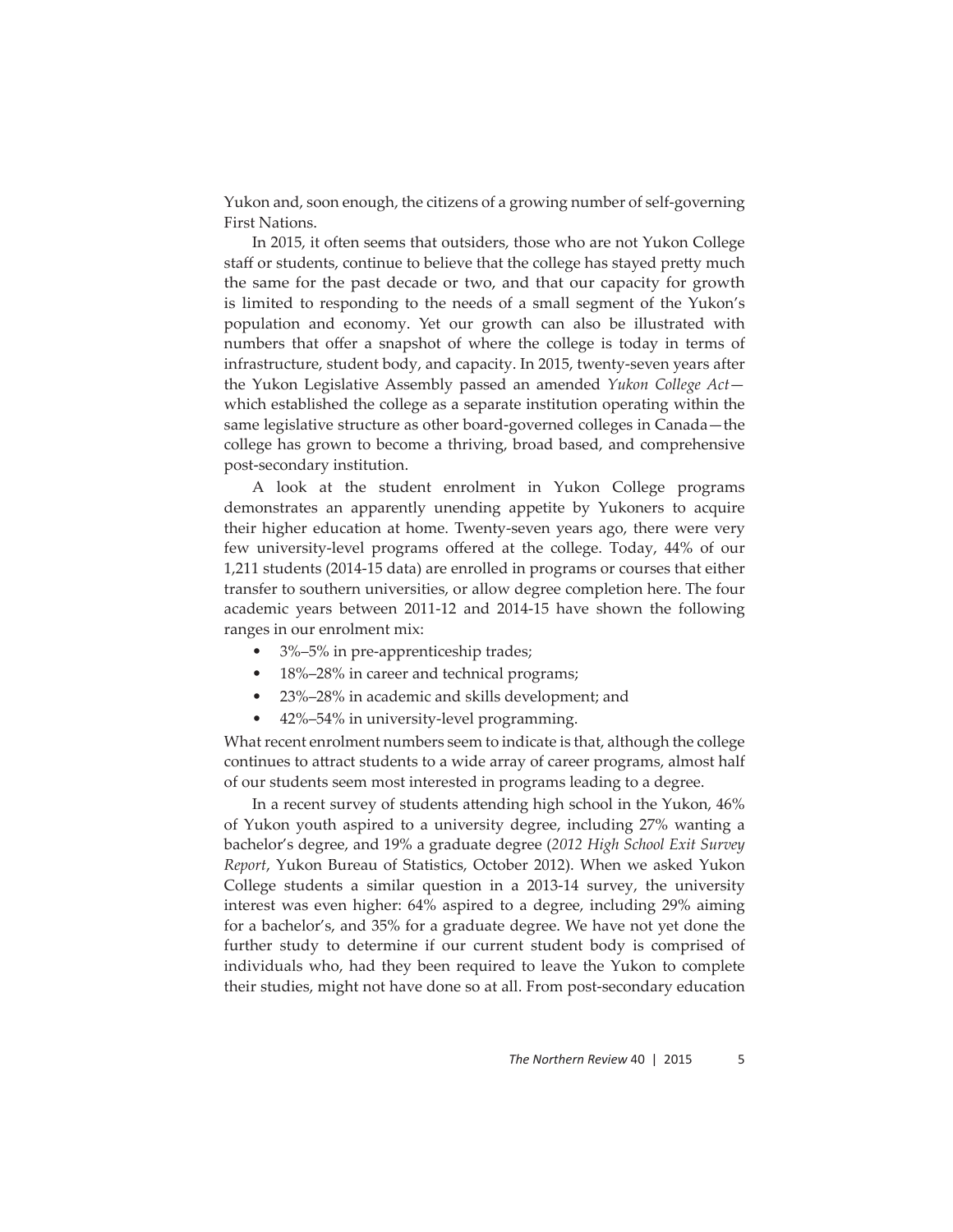transfer organizations like the Alberta and the British Columbia councils on admissions and transfer (ACAT and BCCAT), however, we know that transfer courses and programs in local institutions are often where the aspiration for higher education begins.

In addition to offering fourteen certificate and twenty-three diploma programs, three apprenticeship trades programs, and two or three preapprenticeship programs each year, Yukon College has responded to local labour market needs in ways that are unique to the Yukon. This area of college activity is one that continues to grow rapidly as we refine our approach to meeting the needs of local employers. In addition to a continuing education division, which in 2003 counted just under 3,000 student registrations and in 2013 reached over 9,000, the college has built purpose-specific units that cater to niches within the labour market. For example, since its establishment in 2010, the Northern Institute of Social Justice (NISJ) has delivered dozens of courses to over 1,000 individuals from Yukon and First Nations government departments and agencies—including departments of education, health and social services, and justice—as well as from non-governmental organizations in related fields. The success of the NISJ has generated partnerships across the North, and resulted in both research and course development and delivery in all three territories. A key element of the NISJ mandate is social justice and this has resulted in a strong focus on issues that are especially significant for Yukon's First Nations citizens and those professions working closely with Aboriginal groups in such areas as the administration of justice and social services.

The Centre for Northern Innovation in Mining (CNIM) is also building strength in workforce training and related research. Through strong partnerships with industry, the centre is ensuring that the programs it offers and research projects it undertakes meet the current and future needs of the industry. A novel international agreement with the University of Alaska Anchorage means that Alaska and the Yukon have been able to meet their training demand more effectively by building and sharing a mine site training environment in Delta Junction, Alaska.

The growth of Yukon College can also be traced through its operating budget. Much of the growth can be attributed to activity that is outside "normal" college activity such as credit programs. In 2003-04, the total college expenditure was \$22.39 million—58% of this was received as our annual grant from the Yukon government. In 2013-14, the total expenditure had grown to \$42.01 million, of which 54% was the annual grant. A substantial component of this growth was an increase in the number of permanent and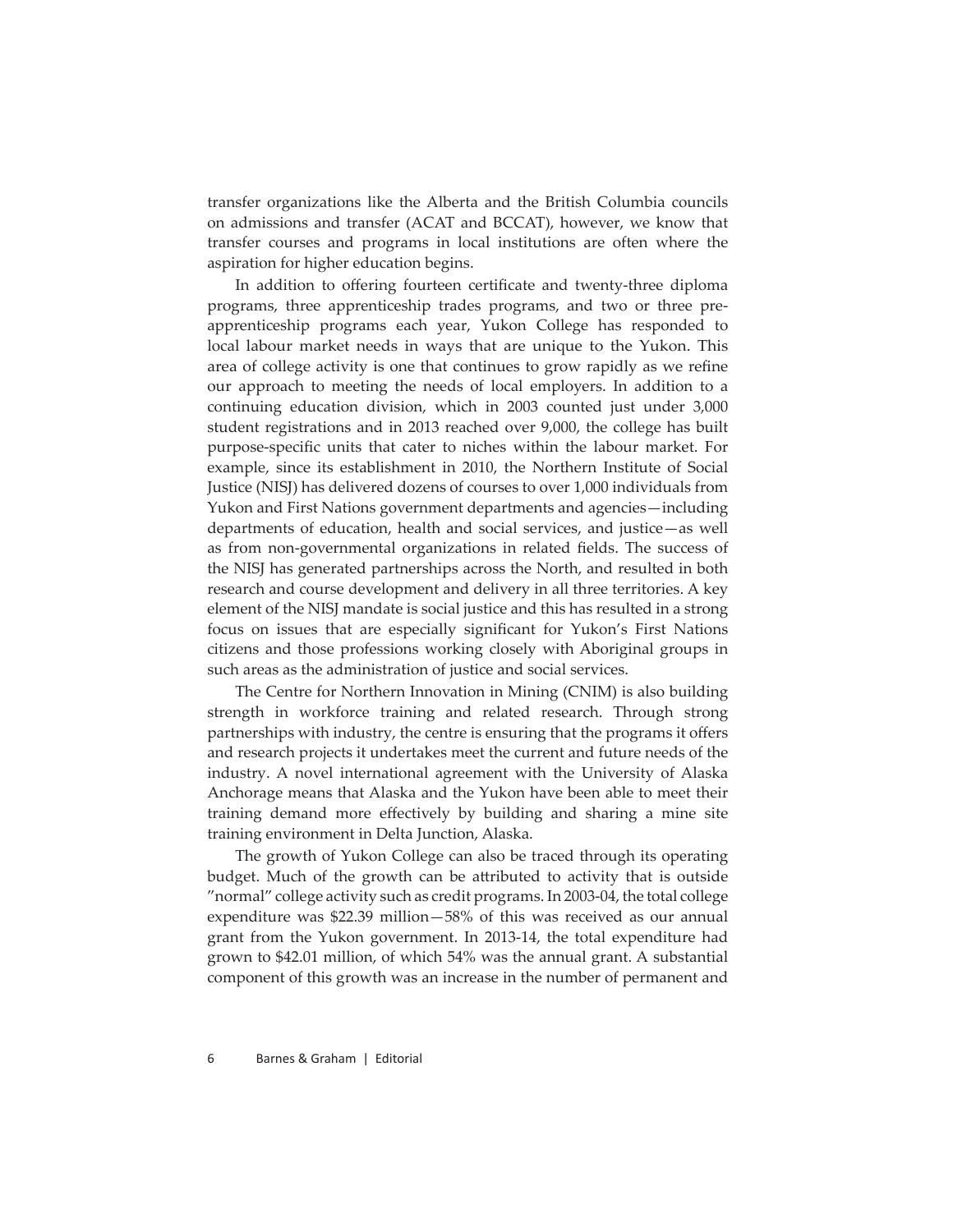term staff. In the past five years, we have increased the number of college staff from 572 to 630, adding thirty-one new permanent positions.

Another component of our growth is the Yukon Research Centre (YRC). In its first official year in operation, the YRC had six staff and one student in June 2010. By June 2014, it had twenty-two permanent and term staff and over twenty students, plus a number of visiting faculty researchers. Between fiscal year 2010-11 (first full year of YRC operation) and 2013-14 (last full year reported), the Government of Yukon contribution to the YRC grew from \$1.72 million to \$1.83 million (a 6% increase); however, funding from other sources, including industry, Tri-Council grants, and other government funding agencies such as the federal Canadian Northern Economic Development Agency (CanNor), increased from \$1.65 million to \$3.49 million (an increase of 91%).

In the past few years, the college has also sought opportunities to work collaboratively with the fourteen First Nations in the territory. Through joint projects such as a food security and working farm project with the Tr'ondëk Hwëch'in First Nation, an energy security project with Kluane First Nation, a recently awarded Social Sciences and Humanities Research Council (SSHRC) grant to the Vuntut Gwitchin First Nation, and a mine training project with the Ross River Dena Council, these relationships have become a vital resource when planning new programs or identifying new research opportunities.

In the past year, we have made a very concerted effort to increase the participation of college students in research, and we have allocated funds to this though a faculty-driven research fund. One of the goals identified by the college board of governors in its strategic plan for 2013–2016 was that the majority of our students be exposed to research opportunities, both within their programs of study as well as through employment opportunities at the YRC.

The college has been challenged again and again to be a leader in the development of the community, to provide vision for the future of the territory while being responsive to the immediate needs of business and industry, of government and academia, and, equally importantly, while being responsive to the very important needs of every one of our students. Since 1988, there has been an emphasis on northern studies in many program areas and on ensuring that all graduates of college programs are well grounded in Yukon First Nations history and the land claims. Yet the college has deliberately defended against being focused solely on the Yukon and the North. Our motto "start here; go anywhere" not only highlights